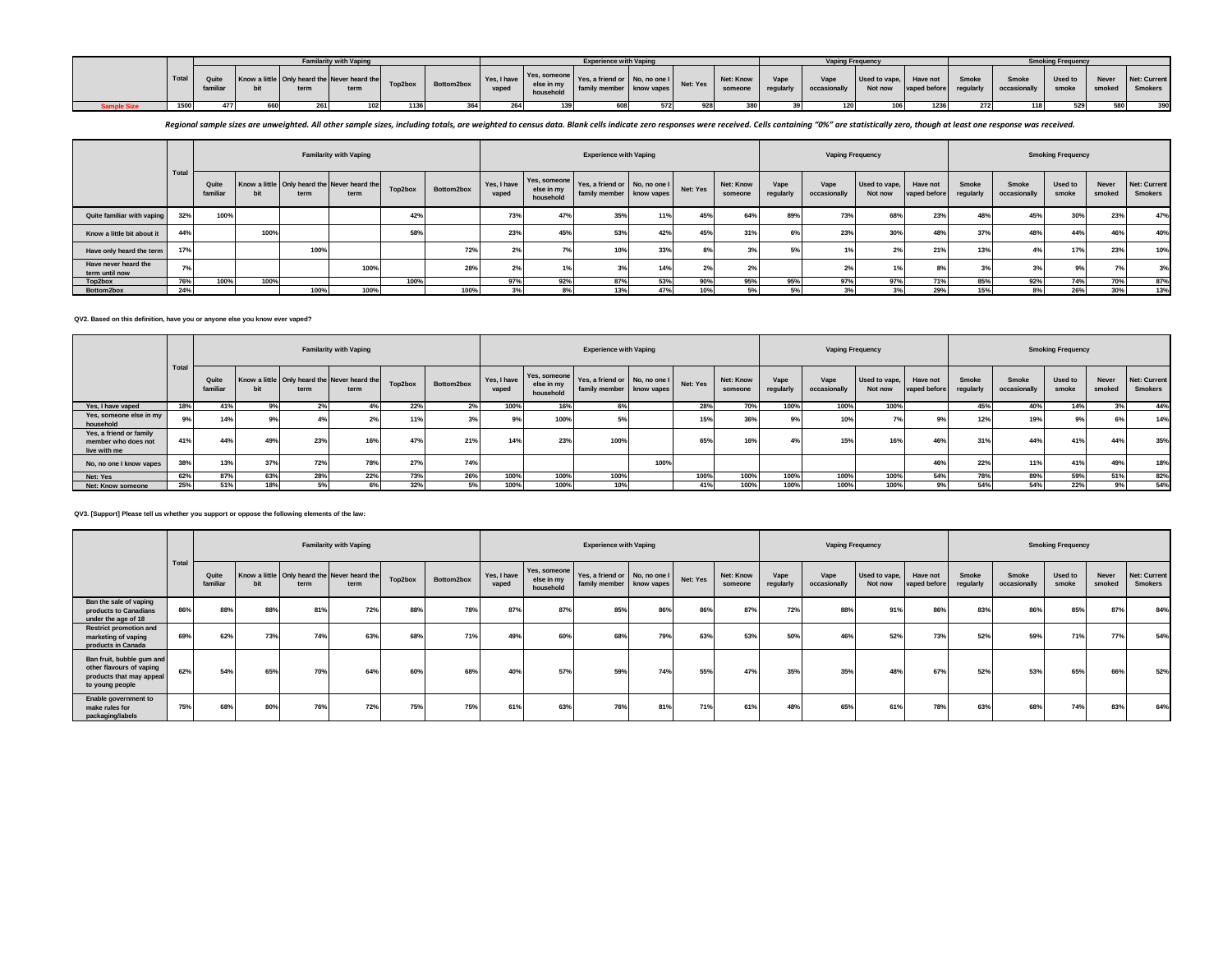### **QV3. [Oppose] Please tell us whether you support or oppose the following elements of the law:**

|                                                                                                      |       |                   |     |      | <b>Familarity with Vaping</b>                        |         |            |                      |                                         | <b>Experience with Vaping</b>                                        |     |     |                             |                   | <b>Vaping Frequency</b> |                          |                          |                    |                       | <b>Smoking Frequency</b> |                        |                                       |
|------------------------------------------------------------------------------------------------------|-------|-------------------|-----|------|------------------------------------------------------|---------|------------|----------------------|-----------------------------------------|----------------------------------------------------------------------|-----|-----|-----------------------------|-------------------|-------------------------|--------------------------|--------------------------|--------------------|-----------------------|--------------------------|------------------------|---------------------------------------|
|                                                                                                      | Total | Quite<br>familiar |     | term | Know a little Only heard the Never heard the<br>term | Top2box | Bottom2box | Yes, I have<br>vaped | Yes, someone<br>else in my<br>household | Yes, a friend or No, no one I Net: Yes<br>family member   know vapes |     |     | <b>Net: Know</b><br>someone | Vape<br>regularly | Vape<br>occasionally    | Used to vape,<br>Not now | Have not<br>vaped before | Smoke<br>regularly | Smoke<br>occasionally | Used to<br>smoke         | <b>Never</b><br>smoked | <b>Net: Current</b><br><b>Smokers</b> |
| Ban the sale of vaping<br>products to Canadians<br>under the age of 18                               | 7%    | 9%                | 7%  | 5%   | 12%                                                  |         | 7%         | 8%                   | 9%                                      | 8%                                                                   | 6%  | 8%  | 9%                          | 13%               | 8%                      | 5%                       | 7%                       | 10%                | 9%                    | 7%                       | 5%                     | 10%                                   |
| <b>Restrict promotion and</b><br>marketing of vaping<br>products in Canada                           | 21%   | 34%               | 16% | 10%  | 14%                                                  | 24%     | 11%        | 44%                  | 31%                                     | 21%                                                                  | 9%  | 28% | 39%                         | 40%               | 49%                     | 39%                      | 16%                      | 37%                | 33%                   | 19%                      | 11%                    | 36%                                   |
| Ban fruit, bubble gum and<br>other flavours of vaping<br>products that may appeal<br>to young people | 27%   | 40%               | 24% | 13%  | 14%                                                  | 31%     | 13%        | 53%                  | 33%                                     | 30%                                                                  | 13% | 35% | 46%                         | 52%               | 61%                     | 44%                      | 21%                      | 38%                | 43%                   | 25%                      | 20%                    | 40%                                   |
| Enable government to<br>make rules for<br>packaging/labels                                           | 15%   | 25%               | 12% |      |                                                      | 17%     | 7%         | 29%                  | 25%                                     | 15%                                                                  | 7%  | 20% | 28%                         | 37%               | 28%                     | 29%                      | 12%                      | 27%                | 28%                   | 17%                      | 5%                     | 27%                                   |

**QV3 - Ban the sale of vaping products to Canadians under the age of 18**

|                         |       |                   |     |      | <b>Familarity with Vaping</b>                        |         |            |                      |                                         | <b>Experience with Vaping</b>                               |     |          |                             |                  | Vaping Frequency     |                          |                          |                    |                       | <b>Smoking Frequency</b> |                 |                                       |
|-------------------------|-------|-------------------|-----|------|------------------------------------------------------|---------|------------|----------------------|-----------------------------------------|-------------------------------------------------------------|-----|----------|-----------------------------|------------------|----------------------|--------------------------|--------------------------|--------------------|-----------------------|--------------------------|-----------------|---------------------------------------|
|                         | Total | Quite<br>familiar |     | term | Know a little Only heard the Never heard the<br>term | Top2box | Bottom2box | Yes, I have<br>vaped | Yes, someone<br>else in my<br>household | Yes, a friend or No, no one I<br>family member   know vapes |     | Net: Yes | <b>Net: Know</b><br>someone | Vape<br>regulari | Vape<br>occasionally | Used to vape,<br>Not now | Have not<br>vaped before | Smoke<br>regularly | Smoke<br>occasionally | Used to<br>smoke         | Never<br>smoked | <b>Net: Current</b><br><b>Smokers</b> |
| <b>Strongly support</b> | 65%   | 68%               | 65% | 62%  | 55%                                                  | 66%     | 60%        | 61%                  | 54%                                     | 64%                                                         | 70% | 62%      | 59%                         | 48%              | 60%                  | 66%                      | 66%                      | 57%                | 54%                   | 66%                      | 70%             | 56%                                   |
| Support                 | 21%   | 20%               | 23% | 19%  | 18%                                                  | 22%     |            | 27%                  | 33%                                     | 21%                                                         | 16% | 24%      | 28%                         | 24%              | 28%                  | 26%                      | 20%                      | 26%                | 32%                   | 19%                      | 17%             | 28%                                   |
| Oppose                  | $4\%$ |                   |     | z    |                                                      | 4%      |            |                      | 5%                                      |                                                             |     |          |                             | 6%               |                      |                          | $4\%$                    | 5%                 | 5%                    |                          |                 | 5%                                    |
| <b>Strongly oppose</b>  | 3%    |                   |     |      |                                                      | 3%      |            |                      |                                         |                                                             |     |          |                             | $8\%$            |                      |                          |                          | 5%                 |                       |                          |                 | 5%                                    |
| Not sure/Can't say      | 7%    |                   |     | 14%  | 15%                                                  | 4%      | 14%        |                      |                                         |                                                             | 8%  |          | 50/                         | 15%              |                      |                          |                          | 6%                 |                       |                          |                 | 5%                                    |
| Top2box                 | 86%   | 88%               | 88% | 81%  | 72%                                                  | 88%     | 78%        | 87%                  | 87%                                     | 85%                                                         | 86% | 86%      | 87%                         | 72%              | 88%                  | 91%                      | 86%                      | 83%                | 86%                   | 85%                      | 87%             | 84%                                   |
| Bottom2box              |       |                   |     |      | 12%                                                  |         |            |                      |                                         |                                                             | 6%  |          |                             | 13%              |                      |                          |                          | 10%                | 9%                    |                          |                 | 10%                                   |

**QV3 - Restrict promotion and marketing of vaping products in Canada**

|                         |       |                   |     |      | <b>Familarity with Vaping</b>                        |         |            |                      |                                         | <b>Experience with Vaping</b>                             |            |          |                      |                   | <b>Vaping Frequency</b> |                          |                          |                    |                       | <b>Smoking Frequency</b> |                        |                                       |
|-------------------------|-------|-------------------|-----|------|------------------------------------------------------|---------|------------|----------------------|-----------------------------------------|-----------------------------------------------------------|------------|----------|----------------------|-------------------|-------------------------|--------------------------|--------------------------|--------------------|-----------------------|--------------------------|------------------------|---------------------------------------|
|                         | Total | Quite<br>familiar |     | term | Know a little Only heard the Never heard the<br>term | Top2box | Bottom2box | Yes, I have<br>vaped | Yes, someone<br>else in my<br>household | Yes, a friend or No, no one I<br>family member know vapes |            | Net: Yes | Net: Know<br>someone | Vape<br>regularly | Vape<br>occasionally    | Used to vape.<br>Not now | Have not<br>vaped before | Smoke<br>regularly | Smoke<br>occasionally | Used to<br>smoke         | <b>Never</b><br>smoked | <b>Net: Current</b><br><b>Smokers</b> |
| <b>Strongly support</b> | 42%   | 38%               |     | 48%  | 42%                                                  |         | 46%        | 21%                  | 33%                                     | 42%                                                       | 53%        | 36%      | 25%                  | 25%               | 16%                     | 26%                      |                          | 24%                | 29%                   | 49%                      |                        | 25%                                   |
| Support                 | 26%   | 24%               | 29% | 26%  | 22%                                                  |         | 25%        | 28%                  | 26%                                     | 26%                                                       | <b>26%</b> | 27%      | 28%                  | 26%               | 30%                     | 27%                      | 26%                      | 28%                | 30%                   | 22%                      |                        | 29%                                   |
| Oppose                  | 13%   | 21%               | 12% | 6%   |                                                      | 15%     | 6%         | 27%                  | 19%                                     | 15%                                                       | 6%         | 18%      | 24%                  | 21%               | 28%                     | 29%                      | 10%                      | 23%                | 24%                   | 12%                      | 8%                     | 23%                                   |
| <b>Strongly oppose</b>  | 7%    | 13%               |     |      |                                                      |         |            | 17%                  | 12%                                     |                                                           |            | 10%      | 15%                  | 18%               | 22%                     | 10%                      | 5%                       | 15%                | 10%                   |                          |                        | 13%                                   |
| Not sure/Can't say      | 11%   | 4%                | 11% | 16%  | 22%                                                  | $8\%$   | 18%        | 7%                   | 9%                                      | 11%                                                       | 12%        | 10%      | 8%                   | 10%               | <b>J70</b>              | 8%                       | 11%                      | 11%                | 8%                    | 10%                      | 12%                    | 10%                                   |
| Top2box                 | 69%   | 62%               | 73% | 74%  | 63%                                                  | 68%     | 71%        | 49%                  | 60%                                     | 68%                                                       | 79%        | 63%      | 53%                  | 50%               | 46%                     | 52%                      | 73%                      | 52%                | 59%                   | 71%                      | <b>77%</b>             | 54%                                   |
| Bottom2box              | 21%   | 34%               | 16% | 10%  | 14%                                                  | 24%     | 11%        | 44%                  |                                         | 21%                                                       | 9%         | 28%      | 39%                  | 40%               | 49%                     | 39%                      | 16%                      | 37%                | 33%                   | 19%                      |                        | 36%                                   |

# **QV3 - Ban fruit, bubble gum and other flavours of vaping products that may appeal to young people**

|                         |       |                   |     |      | <b>Familarity with Vaping</b>                        |         |            |                      |                                         | <b>Experience with Vaping</b>                             |     |          |                      |                   | <b>Vaping Frequency</b> |                          |                          |                           |                       | <b>Smoking Frequency</b> |                 |                                |
|-------------------------|-------|-------------------|-----|------|------------------------------------------------------|---------|------------|----------------------|-----------------------------------------|-----------------------------------------------------------|-----|----------|----------------------|-------------------|-------------------------|--------------------------|--------------------------|---------------------------|-----------------------|--------------------------|-----------------|--------------------------------|
|                         | Tota. | Quite<br>familiar |     | term | Know a little Only heard the Never heard the<br>term | Top2box | Bottom2box | Yes, I have<br>vaped | Yes, someone<br>else in my<br>household | Yes, a friend or No, no one I<br>family member know vapes |     | Net: Yes | Net: Know<br>someone | Vape<br>regularly | Vape<br>occasionally    | Used to vape.<br>Not now | Have not<br>vaped before | <b>Smoke</b><br>regularly | Smoke<br>occasionally | Used to<br>smoke         | Never<br>smoked | Net: Current<br><b>Smokers</b> |
| <b>Strongly support</b> | 45%   | 38%               | 47% | 51%  | 47%                                                  | 43%     | 50%        | 22%                  | 37%                                     | 44%                                                       | 57% | 38%      | 27%                  | 23%               | 15%                     | 30%                      | 50%                      | 31%                       | 27%                   | 51%                      | 50%             | 29%                            |
| Support                 |       | 16%               | 17% | 19%  |                                                      |         | 18%        | 18%                  | 20%                                     | 15%                                                       | 17% | 18%      | 19%                  | 12%               | 20%                     | 18%                      | 17%                      | 21%                       | 26%                   | 14%                      | 16%             | 23%                            |
| Oppose                  |       | 20%               | 15% | 9%   |                                                      |         |            | 26%                  | 18%                                     | 18%                                                       |     | 19%      | 24%                  | 19%               | 31%                     | 22%                      | 12%                      | 18%                       | 22%                   | 14%                      | 12%             | 20%                            |
| <b>Strongly oppose</b>  | 12%   | 20%               | 10% |      |                                                      | 14%     |            | 27%                  | 15%                                     | 12%                                                       | .5% | 16%      | 23%                  | 33%               | 30%                     | 22%                      | 9%                       | 20%                       | 21%                   | 11%                      | 8%              | 20%                            |
| Not sure/Can't say      |       |                   | 11% | 17%  | 22%                                                  |         | 18%        |                      |                                         | 10%                                                       | 13% | 9%       |                      | 13%               |                         | 8%                       | 12%                      | 10%                       |                       | 10%                      | 14%             | 8%                             |
| Top2box                 | 62%   | 54%               | 65% | 70%  | 64%                                                  | 60%     | 68%        | 40%                  | 57%                                     | 59%                                                       | 74% | 55%      | 47%                  | 35%               | 35%                     | 48%                      | 67%                      | 52%                       | 53%                   | 65%                      | 66%             | 52%                            |
| Bottom2box              | 27%   | 40%               | 24% | 13%  | 14%                                                  |         | 13%        | 53%                  | 33%                                     | 30%                                                       | 13% | 35%      | 46%                  | 52%               |                         | 44%                      | 21%                      | 38%                       | 43%                   | 25%                      | 20%             | 40%                            |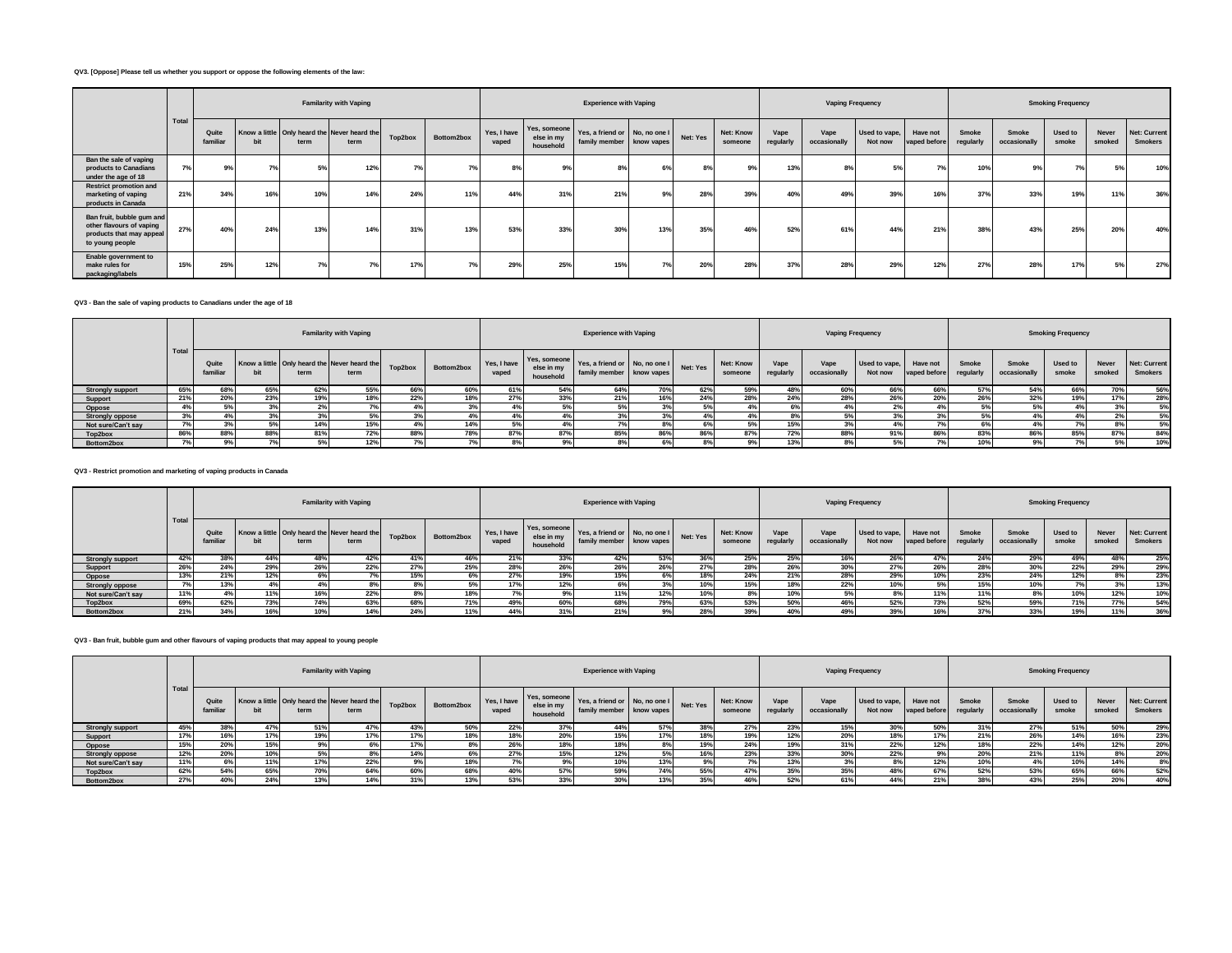### **QV3 - Enable government to make rules for packaging/labels**

|                         |           |                   |     |      | <b>Familarity with Vaping</b>                        |         |            |       |                                                     | <b>Experience with Vaping</b>                             |     |          |                      |                   | <b>Vaping Frequency</b> |                          |                          |                    |                       | <b>Smoking Frequency</b> |                        |                                       |
|-------------------------|-----------|-------------------|-----|------|------------------------------------------------------|---------|------------|-------|-----------------------------------------------------|-----------------------------------------------------------|-----|----------|----------------------|-------------------|-------------------------|--------------------------|--------------------------|--------------------|-----------------------|--------------------------|------------------------|---------------------------------------|
|                         | Total     | Quite<br>familiar |     | term | Know a little Only heard the Never heard the<br>term | Top2box | Bottom2box | vaped | Yes, I have Yes, someone<br>else in my<br>household | Yes, a friend or No, no one I<br>family member know vapes |     | Net: Yes | Net: Know<br>someone | Vape<br>regularly | Vape<br>occasionally    | Used to vape,<br>Not now | Have not<br>vaped before | Smoke<br>regularly | Smoke<br>occasionally | Used to<br>smoke         | <b>Never</b><br>smoked | <b>Net: Current</b><br><b>Smokers</b> |
| <b>Strongly support</b> | 47%       | 42%               | 51% | 50%  | 44%                                                  | 47%     | 48%        | 27%   | 36%                                                 | 48%                                                       | 57% | 41%      | 30%                  | 26%               | 19%                     | 36%                      | 52%                      | 30%                | 30%                   | 51%                      | 56%                    | 30%                                   |
| Support                 | 28%       | 27%               | 29% | 26%  | 28%                                                  | 28%     | 27%        | 34%   | 26%                                                 | 28%                                                       | 25% | 30%      | 31%                  | 22%               | 45%                     | 25%                      | 26%                      | 32%                | 37%                   | 24%                      | 27 <sup>o</sup>        | 34%                                   |
| Oppose                  | $R^{o}/a$ | 12%               |     | 2%   |                                                      | 10%     |            | 15%   | 15%                                                 |                                                           | 4%  | 10%      | 15%                  | 15%               | 14%                     | 15%                      | 6%                       | 11%                | 19%                   |                          |                        | 13%                                   |
| <b>Strongly oppose</b>  |           | 12%               | 5%  |      |                                                      |         |            | 15%   | 10%                                                 |                                                           |     | 9%       | 13%                  | 22%               | 13%                     | 14%                      | 5%                       | 16%                |                       |                          |                        | 14%                                   |
| Not sure/Can't say      |           |                   |     |      | 21%                                                  |         | 18%        | 10%   | 12%                                                 |                                                           | 11% | 9%       | 11%                  | 15%               |                         |                          | 10%                      | 449/               |                       |                          |                        | 9%                                    |
| Top2box                 | 75%       | 68%               |     | 76%  | 72%                                                  | 75%     | 75%        | 61%   | 63%                                                 | 76%                                                       | 81% | 71%      | 61%                  | 48%               | 65%                     | 61%                      | 78%                      | 63%                | 68%                   | 74%                      | 83%                    | 64%                                   |
| Bottom2box              |           | 25%               | 12% |      |                                                      |         |            | 29%   | 25%                                                 | 15%                                                       |     | 20%      | 28%                  |                   | 28%                     | 29%                      | 1470                     | 27%                | 28%                   | 17%                      |                        | 27%                                   |

**QV4.In your opinion would you that vaping does:**

|                                         |              |                   |     |      | <b>Familarity with Vaping</b>                        |              |            |                      |                         | <b>Experience with Vaping</b>                                          |     |          |                      |                   | <b>Vaping Frequency</b> |                          |                          |                    |                       | <b>Smoking Frequency</b> |                 |                                |
|-----------------------------------------|--------------|-------------------|-----|------|------------------------------------------------------|--------------|------------|----------------------|-------------------------|------------------------------------------------------------------------|-----|----------|----------------------|-------------------|-------------------------|--------------------------|--------------------------|--------------------|-----------------------|--------------------------|-----------------|--------------------------------|
|                                         | <b>Total</b> | Quite<br>familiar |     | term | Know a little Only heard the Never heard the<br>term | Top2box      | Bottom2box | Yes, I have<br>vaped | else in my<br>household | Yes, someone Yes, a friend or No, no one I<br>family member know vapes |     | Net: Yes | Net: Know<br>someone | Vape<br>regularly | Vape<br>occasionally    | Used to vape.<br>Not now | Have not<br>vaped before | Smoke<br>regularly | Smoke<br>occasionally | Used to<br>smoke         | Never<br>smoked | Net: Current<br><b>Smokers</b> |
| More harm than good                     | 35%          | 29%               | 35% | 42%  |                                                      | nnor<br>-337 | 41%        |                      | 2701                    |                                                                        | 46% | 27%      | 20%                  | 34%               | 10%                     | 19%                      |                          | 23%                | <b>207</b>            | JU /                     | 42%             | 22%                            |
| About equal amounts of<br>harm and good | 34%          | 34%               | 40% | 25%  | 28%                                                  | 270/         | 26%        | 35%                  | 45%                     | 42%                                                                    | 25% | 40%      | 38%                  | 16%               | 34%                     | 43%                      | 34%                      | 38%                | 43%                   | 32%                      | 33%             | 40%                            |
| More good than harm                     | 14%          | 28%               |     |      |                                                      | 17%          |            | 34%                  | 19%                     |                                                                        |     | 20%      | 29%                  | 35%               | 41%                     | 25%                      | 10%                      | 24%                | 20%                   | 14%                      | 9%              | 23%                            |
| Really can't say                        |              |                   | 16% | 28%  | 30%                                                  | 13%          | 29%        | 14%                  |                         | 13%                                                                    | 24% | 13%      | 12%                  | 15%               | 14%                     | 12%                      | 18%                      | 15%                | 17%                   | 18%                      | 16%             | 16%                            |

**QV5. [Top2box] Agreement with statements**

|                                                                       |       |                   |     |      | <b>Familarity with Vaping</b>                        |         |            |                      |                                         | <b>Experience with Vaping</b>                             |     |          |                      |                   | <b>Vaping Frequency</b> |                          |                          |                    |                       | <b>Smoking Frequency</b> |                 |                                |
|-----------------------------------------------------------------------|-------|-------------------|-----|------|------------------------------------------------------|---------|------------|----------------------|-----------------------------------------|-----------------------------------------------------------|-----|----------|----------------------|-------------------|-------------------------|--------------------------|--------------------------|--------------------|-----------------------|--------------------------|-----------------|--------------------------------|
|                                                                       | Total | Quite<br>familiar | bit | term | Know a little Only heard the Never heard the<br>term | Top2box | Bottom2box | Yes, I have<br>vaped | Yes, someone<br>else in my<br>household | Yes, a friend or No, no one I<br>family member know vapes |     | Net: Yes | Net: Know<br>someone | Vape<br>regularly | Vape<br>occasionally    | Used to vape,<br>Not now | Have not<br>vaped before | Smoke<br>regularly | Smoke<br>occasionally | Used to<br>smoke         | Never<br>smoked | Net: Current<br><b>Smokers</b> |
| It bothers me when<br>people smoke around me                          | 72%   | 64%               | 75% | 76%  | 69%                                                  | 71%     | 74%        | 46%                  | 70%                                     | 73%                                                       | 80% | 66%      | 53%                  | 50%               | 49%                     | 419                      | 77%                      | 29%                | 58%                   | 77%                      | 89%             | 38%                            |
| It bothers me when<br>people vape around me                           | 56%   | 48%               | 60% | 59%  | 59%                                                  | 55%     | 59%        | 28%                  | 54%                                     | 59%                                                       | 64% | 51%      | 37%                  | 38%               | 23%                     | 30°                      | 62%                      | 26%                | 45%                   | 55%                      | 73%             | 32%                            |
| It bothers me when<br>people drink alcohol<br>around me               | 23%   | 22%               | 21% | 21%  | 38%                                                  | 22%     | 26%        | 20%                  | 24%                                     | 17%                                                       | 27% | 20%      | 22%                  | 38%               | 19%                     |                          | 23%                      | 27%                | 20%                   | 16%                      | <b>27%</b>      | 25%                            |
| People should not vape<br>indoors                                     | 73%   | 66%               | 77% | 74%  | 74%                                                  | 72%     | 74%        | 52%                  | 66%                                     | 77%                                                       | 77% | 70%      | 56%                  | 43%               | 48%                     | 60°                      | 77%                      | 54%                | 63%                   | 73%                      | 83%             | 57%                            |
| Switching from smoking<br>to vaping is a good move<br>for your health | 46%   | 61%               | 44% | 27%  | 30%                                                  | 51%     | 28%        | 66%                  | 60%                                     | 51%                                                       | 29% | 56%      | 64%                  | 88%               | 73%                     | 50%                      | 41%                      | 57%                | 54%                   | 41%                      | 43%             | 56%                            |

**QV5. [Bottom2box] Agreement with statements**

|                                                                       |       |                   |     |      | <b>Familarity with Vaping</b>                        |         |                            |                      |                                         | <b>Experience with Vaping</b>                             |     |          |                      |                   | <b>Vaping Frequency</b> |                          |                          |                    |                       | <b>Smoking Frequency</b> |                 |                                |
|-----------------------------------------------------------------------|-------|-------------------|-----|------|------------------------------------------------------|---------|----------------------------|----------------------|-----------------------------------------|-----------------------------------------------------------|-----|----------|----------------------|-------------------|-------------------------|--------------------------|--------------------------|--------------------|-----------------------|--------------------------|-----------------|--------------------------------|
|                                                                       | Total | Quite<br>familiar | bit | term | Know a little Only heard the Never heard the<br>term | Top2box | Bottom2box                 | Yes, I have<br>vaped | Yes, someone<br>else in my<br>household | Yes, a friend or No, no one I<br>family member know vapes |     | Net: Yes | Net: Know<br>someone | Vape<br>regularly | Vape<br>occasionally    | Used to vape,<br>Not now | Have not<br>vaped before | Smoke<br>regularly | Smoke<br>occasionally | Used to<br>smoke         | Never<br>smoked | Net: Current<br><b>Smokers</b> |
| It bothers me when<br>people smoke around me                          | 25%   | 35%               | 22% | 18%  | 19%                                                  | 28%     | 18%                        | 51%                  | 27%                                     | 24%                                                       | 16% | 31%      | 44%                  | 45%               | 49%                     | 57%                      | 20%                      | 67%                | 39%                   | 20%                      | 7%              | 59%                            |
| It bothers me when<br>people vape around me                           | 33%   | 50%               | 30% | 18%  | 17%                                                  | 38%     | 18%                        | 69%                  | 44%                                     | 36%                                                       | 15% | 44%      | 61%                  | 58%               | 74%                     | 67%                      | 26%                      | 63%                | 50%                   | 32%                      | 17%             | 59%                            |
| It bothers me when<br>people drink alcohol<br>around me               | 73%   | 76%               | 76% | 71%  | 50%                                                  | 76%     | 65%                        | 77%                  | 73%                                     | 79%                                                       | 67% | 77%      | 76%                  | 55%               | 78%                     | 83%                      | 73%                      | 70%                | 76%                   | 81%                      | 68%             | 72%                            |
| People should not vape<br>indoors                                     |       | 29%               | 12% |      |                                                      | 19%     | 0 <sup>0<sub>i</sub></sup> | 42%                  | 30%                                     | 14%                                                       | 7%  | 23%      | 38%                  | 46%               | 47%                     | 34%                      | 11%                      | 33%                | 27%                   | 15%                      | 8%              | 32%                            |
| Switching from smoking<br>to vaping is a good move<br>for your health | 35%   | 28%               | 37% | 42%  | 36%                                                  | 34%     | 41%                        | 23%                  | 26%                                     | 33%                                                       | 45% | 30%      | 24%                  | 53                | 15%                     | 37%                      | 38%                      | 25%                | 30%                   | 38%                      | 39%             | 26%                            |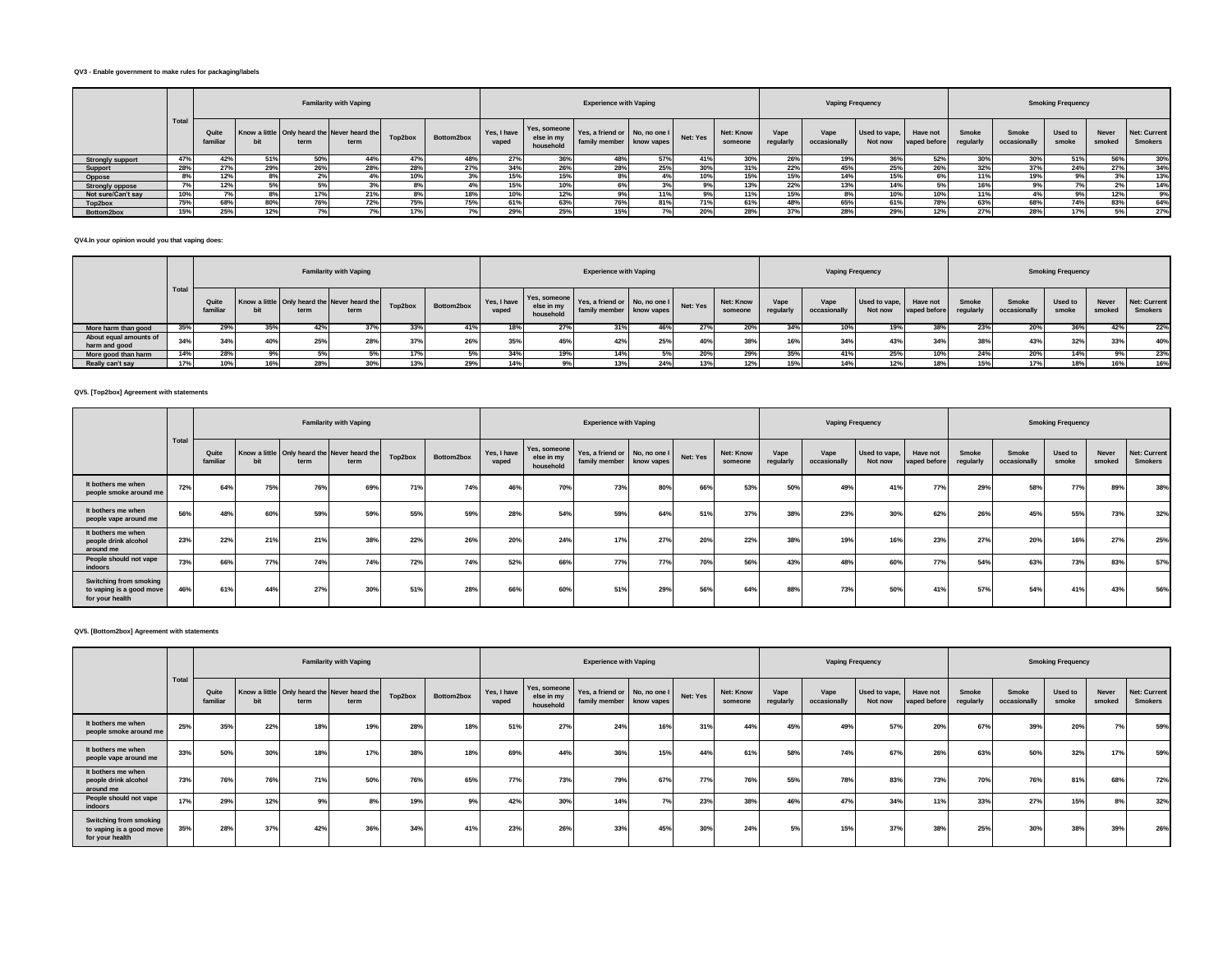### **QV5 - It bothers me when people smoke around me**

|                          |      |                   |     |      | <b>Familarity with Vaping</b>                        |         |            |                      |                                         | <b>Experience with Vaping</b>                             |     |          |                      |                  | <b>Vaping Frequency</b> |                          |                          |                    |                       | <b>Smoking Frequency</b> |                 |                                       |
|--------------------------|------|-------------------|-----|------|------------------------------------------------------|---------|------------|----------------------|-----------------------------------------|-----------------------------------------------------------|-----|----------|----------------------|------------------|-------------------------|--------------------------|--------------------------|--------------------|-----------------------|--------------------------|-----------------|---------------------------------------|
|                          | Tota | Quite<br>familiar |     | term | Know a little Only heard the Never heard the<br>term | Top2box | Bottom2box | Yes, I have<br>vaped | Yes, someone<br>else in my<br>household | Yes, a friend or No, no one I<br>family member know vapes |     | Net: Yes | Net: Know<br>someone | Vape<br>regularl | Vape<br>occasionally    | Used to vape,<br>Not now | Have not<br>vaped before | Smoke<br>regularly | Smoke<br>occasionally | Used to<br>smoke         | Never<br>smoked | <b>Net: Current</b><br><b>Smokers</b> |
| Agree strongly           | 54%  | 45%               | 58% | 61%  | 56%                                                  | 52%     | 60%        | 26%                  | 44%                                     | 55%                                                       | 66% | 47%      | 31%                  | 24%              | 29%                     | 23%                      | 60%                      | 10%                | 31%                   | 57%                      | 76%             | 17%                                   |
| Agree moderately         | 18%  | 19%               | 18% | 15%  | 13%                                                  | 19%     | 14%        | 20%                  | 26%                                     | 18%                                                       | 14% | 20%      | 22%                  | 26%              | 20%                     | 18%                      | 17%                      | 18%                | 27%                   | 20%                      | 13%             | 21%                                   |
| Disagree moderately      | 14%  | 18%               | 13% | 10%  | 13%                                                  | 15%     | 11%        | 29%                  | 16%                                     | 14%                                                       | 10% | 17%      | 25%                  | 29%              | 30%                     | 29%                      | 11%                      | 29%                | 27%                   | 14%                      |                 | 29%                                   |
| <b>Disagree strongly</b> |      | 17%               |     |      |                                                      | 12%     |            | 22%                  | 11%                                     | 11%                                                       |     | 14%      | 19%                  | 16%              | 19%                     | 28%                      |                          | 38%                | 12%                   | 6%                       |                 | 30%                                   |
| Not sure/Can't say       | 3%   |                   |     |      | 12%                                                  |         |            |                      |                                         |                                                           |     |          | 2%                   |                  |                         |                          |                          | 4%                 |                       | 2%                       |                 | 4%                                    |
| Top2box                  | 72%  | 64%               | 75% | 76%  | 69%                                                  | 71%     | 74%        | 46%                  | 70%                                     | 73%                                                       | 80% | 66%      | 53%                  | 50%              | 49%                     | 41%                      | <b>77%</b>               | 29%                | 58%                   | 77%                      | 89%             | 38%                                   |
| Bottom2box               | 25%  | 35%               | 22% | 18%  | 19%                                                  | 28%     |            | 51%                  | 27%                                     | 24%                                                       | 16% |          | 44%                  | 45%              | 49%                     | 57%                      | 20%                      | 67%                | 39%                   | 20%                      |                 | 59%                                   |

### **QV5 - It bothers me when people vape around me**

|                          |                    |                   |      |      | <b>Familarity with Vaping</b>                        |         |            |                      |                                         | <b>Experience with Vaping</b>                             |     |          |                             |                   | Vaping Frequency     |                          |                          |                    |                       | <b>Smoking Frequency</b> |                 |                                       |
|--------------------------|--------------------|-------------------|------|------|------------------------------------------------------|---------|------------|----------------------|-----------------------------------------|-----------------------------------------------------------|-----|----------|-----------------------------|-------------------|----------------------|--------------------------|--------------------------|--------------------|-----------------------|--------------------------|-----------------|---------------------------------------|
|                          | <sup>1</sup> Total | Quite<br>familiar |      | term | Know a little Only heard the Never heard the<br>term | Top2box | Bottom2box | Yes, I have<br>vaped | Yes, someone<br>else in my<br>household | Yes, a friend or No, no one I<br>family member know vapes |     | Net: Yes | <b>Net: Know</b><br>someone | Vape<br>regularly | Vape<br>occasionally | Used to vape,<br>Not now | Have not<br>vaped before | Smoke<br>regularly | Smoke<br>occasionally | Used to<br>smoke         | Never<br>smoked | <b>Net: Current</b><br><b>Smokers</b> |
| <b>Agree strongly</b>    | 34%                | 27%               | 35%  | 40%  | 41%                                                  | 31%     | 41%        | 10%                  | 28%                                     | 32%                                                       | 46% | 26%      | 16%                         | 25%               |                      | 8%                       | 39%                      |                    | 22%                   | 31%                      | 48%             | 16%                                   |
| Agree moderately         | 22%                | 21%               | 25%  | 18%  | 17%                                                  | 24%     | 18%        | 18%                  | 26%                                     | 27%                                                       | 18% | 25%      | 21%                         | 13%               |                      | 21%                      | 23%                      | 13%                | 24%                   | 24%                      | 25%             | 16%                                   |
| Disagree moderately      | 18%                | 22%               | 18%  | 12%  | 11%                                                  | 20%     | 11%        | 28%                  | 22%                                     | 21%                                                       | 10% | 22%      | 26%                         | 18%               | 270<br>217c          | 33%                      | 15%                      | 24%                | 25%                   | 20%                      | 11%             | 25%                                   |
| <b>Disagree strongly</b> | 16%                | 28%               | 12%  |      | 6%                                                   | 19%     | 6%         | 41%                  | 22%                                     | 15%                                                       | 5%  | 22%      | 35%                         | 40%               | 41%                  | 34%                      | 10%                      | 39%                | 24%                   | 12%                      |                 | 35%                                   |
| Not sure/Can't say       | 11%                |                   | 10%  | 23%  | 24%                                                  |         | 24%        |                      | 27                                      |                                                           | 21% |          |                             |                   |                      |                          | 12%                      |                    |                       | 13%                      | 10%             | 9%                                    |
| Top2box                  | 56%                | 48%               | 60%  | 59%  | 59%                                                  | 55%     | 59%        | 28%                  | 54%                                     | 59%                                                       | 64% | 51%      | 37%                         | 38%               | 23%                  | 30%                      | 62%                      | 26%                | 45%                   | 55%                      | 73%             | 32%                                   |
| Bottom2box               | 33%                | 50%               | 200/ | 18%  | 17%                                                  | 38%     | 18%        | 69%                  | 44%                                     | 36%                                                       | 15% | 44%      | 61%                         | 58%               |                      | 67%                      | 200                      | 63%                | 50%                   | 32%                      |                 | 59%                                   |

### **QV5 - It bothers me when people drink alcohol around me**

|                          |       |                   |     |      | <b>Familarity with Vaping</b>                        |         |            |                      |                                         | <b>Experience with Vaping</b>                             |     |          |                      |                   | <b>Vaping Frequency</b> |                          |                          |                           |                       | <b>Smoking Frequency</b> |                        |                                       |
|--------------------------|-------|-------------------|-----|------|------------------------------------------------------|---------|------------|----------------------|-----------------------------------------|-----------------------------------------------------------|-----|----------|----------------------|-------------------|-------------------------|--------------------------|--------------------------|---------------------------|-----------------------|--------------------------|------------------------|---------------------------------------|
|                          | Total | Quite<br>familiar |     | term | Know a little Only heard the Never heard the<br>term | Top2box | Bottom2box | Yes, I have<br>vaped | Yes, someone<br>else in my<br>household | Yes, a friend or No, no one I<br>family member know vapes |     | Net: Yes | Net: Know<br>someone | Vape<br>regularly | Vape<br>occasionally    | Used to vape,<br>Not now | Have not<br>vaped before | <b>Smoke</b><br>regularly | Smoke<br>occasionally | Used to<br>smoke         | <b>Never</b><br>smoked | <b>Net: Current</b><br><b>Smokers</b> |
| <b>Agree strongly</b>    | 10%   | 10%               |     | 11%  | 16%                                                  |         | 13%        | 9%                   | 13%                                     |                                                           | 12% | 9%       | 11%                  | 25%               |                         | 5%                       | 10%                      | 14%                       | 10%                   |                          |                        | 13%                                   |
| Agree moderately         | 13%   | 12%               | 13% | 10%  | 22%                                                  |         | 13%        | 11%                  | 10%                                     | 10%                                                       | 15% | 11%      | 11%                  | 14%               | 11%                     |                          | 13%                      | 13%                       | 10%                   |                          |                        | 12%                                   |
| Disagree moderately      | 31%   | 28%               | 34% | 35%  | 27%                                                  | 31%     | 32%        | 28%                  | 29%                                     | 32%                                                       | 35% | 29%      | 28%                  | 20%               | 24%                     | 35%                      | 32%                      | 26%                       | 30%                   | <b>35%</b>               | 31%                    | 27%                                   |
| <b>Disagree strongly</b> | 42%   | 48%               | 43% | 36%  | 24%                                                  | 45%     | 33%        | 49%                  | 45%                                     | 48%                                                       | 32% | 48%      | 48%                  | 35%               | 54%                     | 49%                      | 40%                      | 44%                       | 46%                   | 46%                      | 36%                    | 45%                                   |
| Not sure/Can't say       | 4%    | 2%                | 3%  | 8%   | 12%                                                  | $2\%$   | 9%         | 3%                   | 3%                                      | 3%                                                        | 5%  | 3%       | 3%                   |                   | ە7-                     |                          |                          | 4%                        | 4%                    | 3 <sup>9</sup>           | 5%                     | 4%                                    |
| Top2box                  | 23%   | 22%               | 21% | 21%  | 38%                                                  | 22%     | 26%        | 20%                  | 24%                                     | 17%                                                       | 27% | 20%      | 22%                  | 38%               | 19%                     | 16%                      | 23%                      | 27%                       | 20%                   | 16%                      | 27%                    | 25%                                   |
| Bottom2box               | 73%   | 76%               | 76% | 71%  | 50%                                                  | 76%     | 65%        | 77%                  | 73%                                     | 79%                                                       | 67% | 77%      | 76%                  | 55%               | 78%                     | 83%                      | 73%                      | 70%                       | 76%                   | 81%                      |                        | 72%                                   |

## **QV5 - People should not vape indoors**

|                          |      |                   |     |      | <b>Familarity with Vaping</b>                        |         |            |                      |                         | <b>Experience with Vaping</b>                                                          |     |            |                      |                  | <b>Vaping Frequency</b> |                          |                          |                           |                       | <b>Smoking Frequency</b> |                 |                                |
|--------------------------|------|-------------------|-----|------|------------------------------------------------------|---------|------------|----------------------|-------------------------|----------------------------------------------------------------------------------------|-----|------------|----------------------|------------------|-------------------------|--------------------------|--------------------------|---------------------------|-----------------------|--------------------------|-----------------|--------------------------------|
|                          | Tota | Quite<br>familiar |     | term | Know a little Only heard the Never heard the<br>term | Top2box | Bottom2box | Yes, I have<br>vaped | else in my<br>household | $V_{\text{ES}}$ Yes, someone Yes, a friend or No, no one I<br>family member know vapes |     | Net: Yes   | Net: Know<br>someone | Vape<br>regularl | Vape<br>occasionally    | Used to vape,<br>Not now | Have not<br>vaped before | <b>Smoke</b><br>regularly | Smoke<br>occasionally | Used to<br>smoke         | Never<br>smoked | Net: Current<br><b>Smokers</b> |
| <b>Agree strongly</b>    | 51%  | 41%               | 55% | 58%  | 57%                                                  | 49%     | 57%        | 24%                  | 40%                     | 52%                                                                                    | 63% | 44%        | 30%                  | 29%              | 17%                     | 29%                      | 57%                      | 27%                       | 41%                   | 51%                      | 65%             | 31%                            |
| Agree moderately         | 21%  | 25%               | 22% | 16%  | 17%                                                  | 23%     | 16%        | 29%                  | 25%                     | 25%                                                                                    | 15% | 26%        | 27%                  | 14%              | 31%                     | 32%                      | 20%                      | 27%                       | 23%                   | 22%                      | 19%             | 26%                            |
| Disagree moderately      | 10%  | 15%               | 8%  | 5%   | 6%                                                   | 11%     | 5%         | 21%                  | 18%                     | 10%                                                                                    |     | 13%        | 19%                  | 17%              | 23%                     | 20%                      |                          | 14%                       | 17%                   | 11%                      | 6%              | 15%                            |
| <b>Disagree strongly</b> | 7%   | 14%               | 4%  |      | 1%                                                   |         |            | 21%                  | 12%                     | 5%                                                                                     | 2%  | 10%        | 18%                  | 29%              | 24%                     | 14%                      |                          | 20%                       | 11%                   | 5%                       | $2\%$           | 17%                            |
| Not sure/Can't say       | 11%  | 5%                | 11% | 17%  | 18%                                                  |         | 18%        | 65                   |                         |                                                                                        |     |            | 6%                   | 11%              |                         |                          | 12%                      | 13%                       | 9% I                  | 12%                      | 9%              | 12%                            |
| Top2box                  | 73%  | 66%               | 77% | 74%  | 74%                                                  | 72%     | 74%        | 52%                  | 66%                     | 77%                                                                                    | 77% | <b>70%</b> | 56%                  | 43%              | 48%                     | 60%                      | 77%                      | 54%                       | 63%                   | 73%                      | 83%             | 57%                            |
| Bottom2box               | 17%  | 29%               | 12% | 9%   |                                                      | 19%     | 9%         | 42%                  | 30%                     | 14%                                                                                    |     | 23%        | 38%                  | 46%              | 47%                     | 34%                      | 11%                      | 33%                       | 27%                   | 15%                      |                 | 32%                            |

# **QV5 - Switching from smoking to vaping is a good move for your health**

|                          |      |                   |     |      | <b>Familarity with Vaping</b>                        |         |            |                      |                                         | <b>Experience with Vaping</b>                             |                |          |                      |                   | <b>Vaping Frequency</b> |                          |                          |                           |                       | <b>Smoking Frequency</b> |                 |                                       |
|--------------------------|------|-------------------|-----|------|------------------------------------------------------|---------|------------|----------------------|-----------------------------------------|-----------------------------------------------------------|----------------|----------|----------------------|-------------------|-------------------------|--------------------------|--------------------------|---------------------------|-----------------------|--------------------------|-----------------|---------------------------------------|
|                          | Tota | Quite<br>familiar |     | term | Know a little Only heard the Never heard the<br>term | Top2box | Bottom2box | Yes, I have<br>vaped | Yes, someone<br>else in my<br>household | Yes, a friend or No, no one I<br>family member know vapes |                | Net: Yes | Net: Know<br>someone | Vape<br>regularly | Vape<br>occasionally    | Used to vape.<br>Not now | Have not<br>vaped before | <b>Smoke</b><br>regularly | Smoke<br>occasionally | Used to<br>smoke         | Never<br>smoked | <b>Net: Current</b><br><b>Smokers</b> |
| <b>Agree strongly</b>    | 14%  | 24%               | 11% | 5%   | b%                                                   | 17%     |            | 29%                  | 26%                                     | 13%                                                       |                | 18%      | 27%                  | 54%               | 32%                     | 16%                      | 11%                      | 21%                       | 22%                   | 13%                      | 9%              | 21%                                   |
| Agree moderately         | 32%  | 37%               | 33% | 22%  | 24%                                                  | 35%     | 23%        | 37%                  | 34%                                     | 38%                                                       | 22%            | 38%      | 37%                  | 34%               | 41%                     | 34%                      | 31%                      | 36%                       | 31%                   | 27%                      | 34%             | 35%                                   |
| Disagree moderately      | 15%  | 13%               | 16% | 18%  | 12%                                                  | 15%     | 17%        | 13%                  | 15%                                     |                                                           | $\overline{A}$ | 15%      | 14%                  |                   | 10%                     | 20%                      | 16%                      | 10%                       | 15%                   | 15%                      | 18%             | 12%                                   |
| <b>Disagree strongly</b> | 20%  | 16%               | 21% | 24%  | 24%                                                  | 19%     | 24%        | 10%                  |                                         |                                                           | 29%            | 15%      | 10%                  | $2\%$             |                         | 17%                      | 22%                      | 15%                       | 14%                   | 23%                      | 21%             | 15%                                   |
| Not sure/Can't sav       | 19%  | 10%               | 18% | 30%  | 34%                                                  | 15%     | 31%        | 12%                  |                                         |                                                           | 26%            | 14%      | 12%                  |                   | 12%                     | 13%                      | 21%                      | 18%                       | 17%                   | 21%                      | 18%             | 18%                                   |
| Top2box                  | 46%  | 61%               | 44% | 27%  | 30%                                                  | 51%     | 28%        | 66%                  | 60%                                     | 51%                                                       | 29%            | 56%      | 64%                  | 88%               | 73%                     | 50%                      | 41%                      | 57%                       | 54%                   | 41%                      | 43%             | 56%                                   |
| Bottom2box               | 35%  | 28%               | 37% | 42%  | 36%                                                  | 34%     | 41%        | 23%                  | 26%                                     | 33%                                                       | 45%            | 30%      | 24%                  |                   | 15%                     | 37%                      | 38%                      | 25%                       | 30%                   | 38%                      | 39%             | 26%                                   |